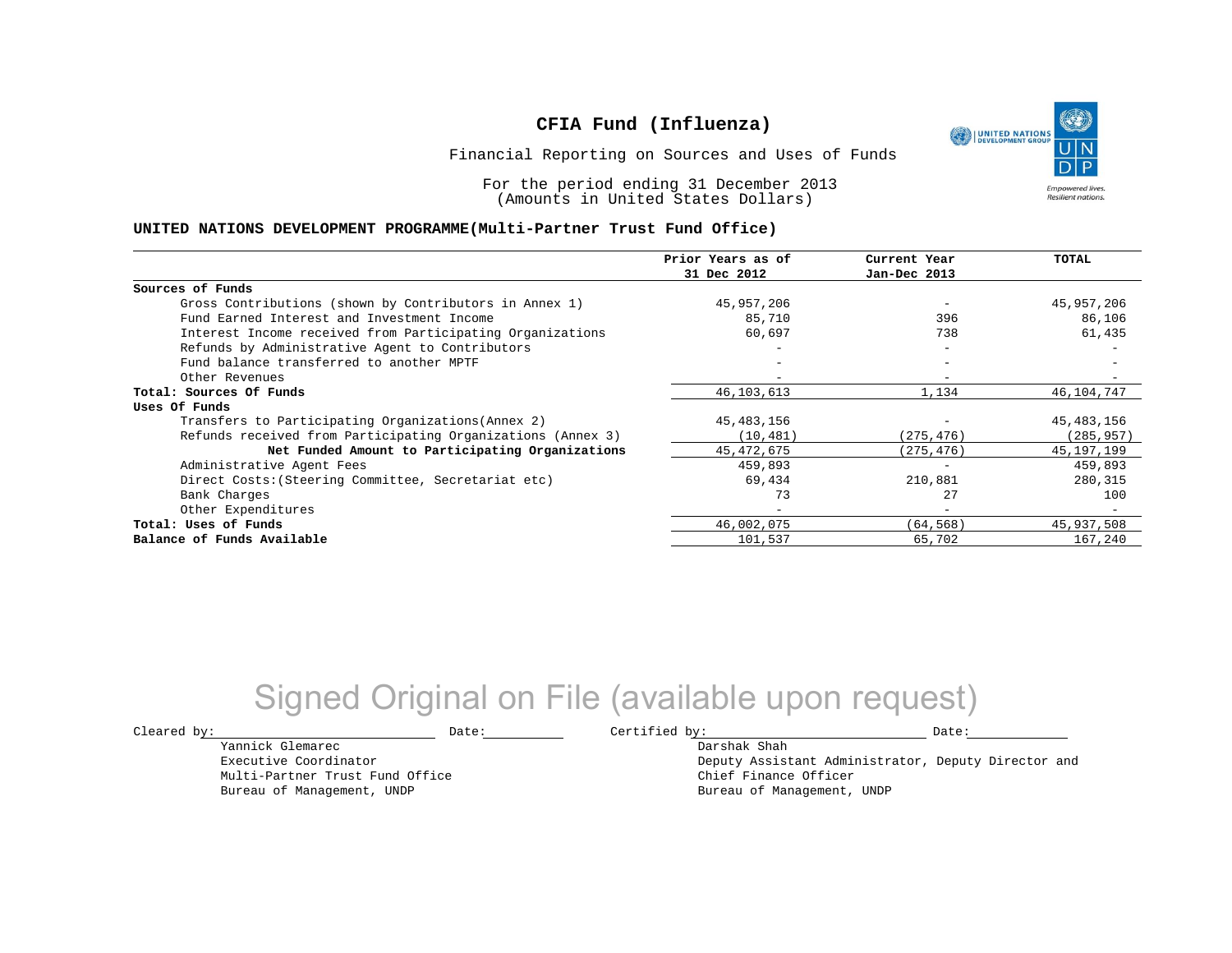

Financial Reporting on Sources and Uses of Funds

For the period ending 31 December 2013 (Amounts in United States Dollars)

### **UNITED NATIONS DEVELOPMENT PROGRAMME(Multi-Partner Trust Fund Office)**

#### **Annex - 1: Gross Contributions**

|                                | Prior Years as of | Current Year             | TOTAL      |
|--------------------------------|-------------------|--------------------------|------------|
|                                | 31 Dec 2012       | Jan-Dec 2013             |            |
| Contributors                   |                   |                          |            |
| AG. ESPANOLA DE COOPERACION IN | 580,280           | $\overline{\phantom{0}}$ | 580,280    |
| DEPARTMENT FOR INT'L DEVELOPME | 9,818,560         | $\overline{\phantom{0}}$ | 9,818,560  |
| GOVERNMENT OF NORWAY           | 5,032,462         | $\qquad \qquad -$        | 5,032,462  |
| GOVERNMENT OF SPAIN            | 558,040           | -                        | 558,040    |
| USAID                          | 29,967,864        | -                        | 29,967,864 |
| Total: Contributions           | 45,957,206        | $-$                      | 45,957,206 |

# Signed Original on File (available upon request)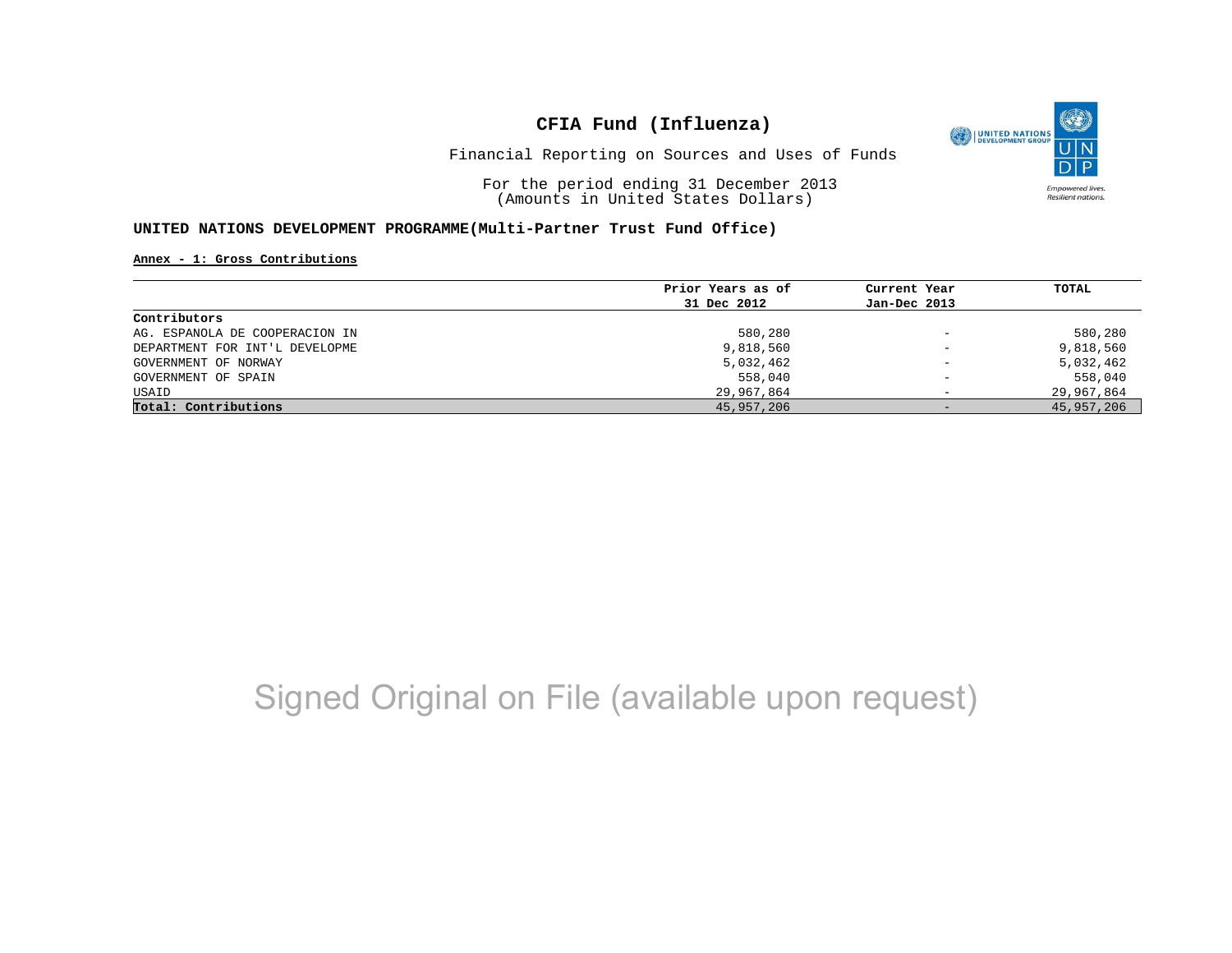

Financial Reporting on Sources and Uses of Funds

For the period ending 31 December 2013 (Amounts in United States Dollars)

#### **UNITED NATIONS DEVELOPMENT PROGRAMME(Multi-Partner Trust Fund Office)**

#### **Annex - 2: Transfers to Participating Organizations**

|                                                | Prior Years as of | Current Year             | TOTAL        |
|------------------------------------------------|-------------------|--------------------------|--------------|
|                                                | 31 Dec 2012       | Jan-Dec 2013             |              |
| <b>ICAO</b>                                    | 1,264,445         | $\overline{\phantom{m}}$ | 1,264,445    |
| ILO                                            | 1,194,202         | $\qquad \qquad -$        | 1,194,202    |
| IOM                                            | 3,774,027         | $\overline{\phantom{m}}$ | 3,774,027    |
| OCHA                                           | 5,702,254         | $\qquad \qquad -$        | 5,702,254    |
| PAHO/WHO                                       | 350,000           | $\qquad \qquad -$        | 350,000      |
| UNDP                                           | 2,036,509         | $\qquad \qquad -$        | 2,036,509    |
| UNHCR                                          | 7,175,045         | $\qquad \qquad -$        | 7,175,045    |
| UNICEF                                         | 7,195,096         | $\qquad \qquad -$        | 7,195,096    |
| UNOPS                                          | 267,202           | $\qquad \qquad -$        | 267,202      |
| UNRWA                                          | 99,510            | $\qquad \qquad -$        | 99,510       |
| UNWTO                                          | 803,810           | $\overline{\phantom{a}}$ | 803,810      |
| WFP                                            | 14, 136, 728      | $\qquad \qquad -$        | 14, 136, 728 |
| WHO                                            | 1,484,328         | $\overline{\phantom{a}}$ | 1,484,328    |
| Total Transfers to Participating Organizations | 45, 483, 156      | $\qquad \qquad$          | 45, 483, 156 |

# Signed Original on File (available upon request)